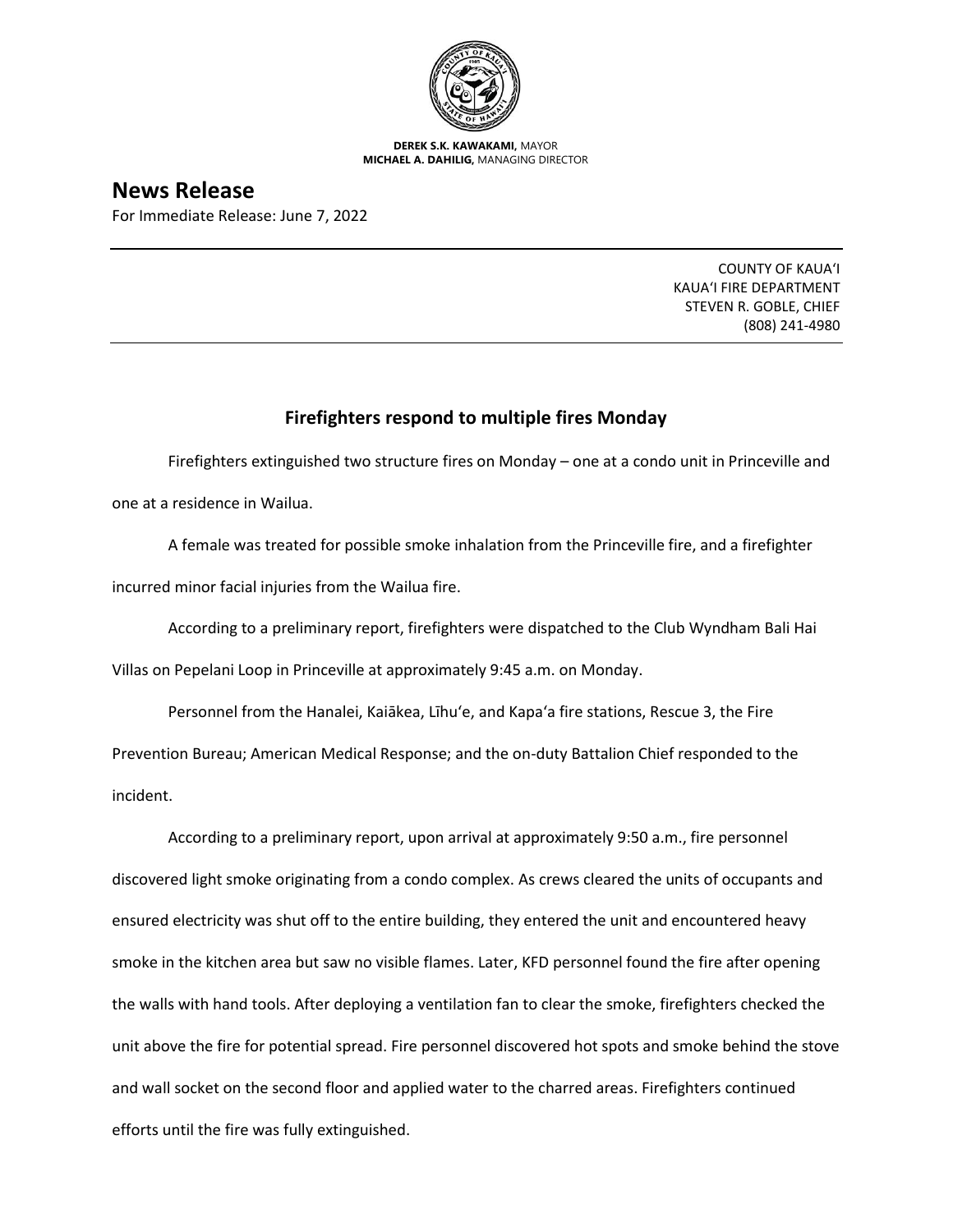AMR personnel treated a female from the unit for possible smoke inhalation. She was later released on scene.

Firefighters cleared the scene in Princeville at approximately 12:15 p.m.

Damages to structure and contents are estimated at \$110,000.

The cause of the fire remains under investigation.

At approximately 10:20 a.m., KFD personnel were dispatched to a second structure fire, at a residence on Molo Street in Wailua.

Firefighters with the Līhu'e fire station and the Fire Prevention Bureau responded to the incident.

According to a preliminary report, firefighters arrived on the scene and discovered light smoke in the house. Once inside, first responders moved a kitchen appliance in a cabinet to access the gas shutoff valve. A brief explosion then occurred, setting fire to the kitchen appliance and gas line. Firefighters proceeded to fully turn off power to the house and disconnect the gas line. After KFD personnel extinguished the fire, they removed the cabinet's contents and discovered charring but no further fire extension.

A firefighter suffered minor facial injuries as a result of the explosion.

Firefighters cleared the scene at approximately 12:50 p.m.

Damages to the Wailua home and its contents are estimated at \$6,000.

The fire is under investigation.

According to the KFD Fire Prevention Bureau, if you smell propane in your home, get everyone outside, call 911, and shut off the fuel line outside of your home if safe to do so.

For information on making your kitchen safe from fire hazards, please visit [https://www.nfpa.org/Public-Education/Fire-causes-and-risks/Top-fire-causes/Cooking.](https://www.nfpa.org/Public-Education/Fire-causes-and-risks/Top-fire-causes/Cooking)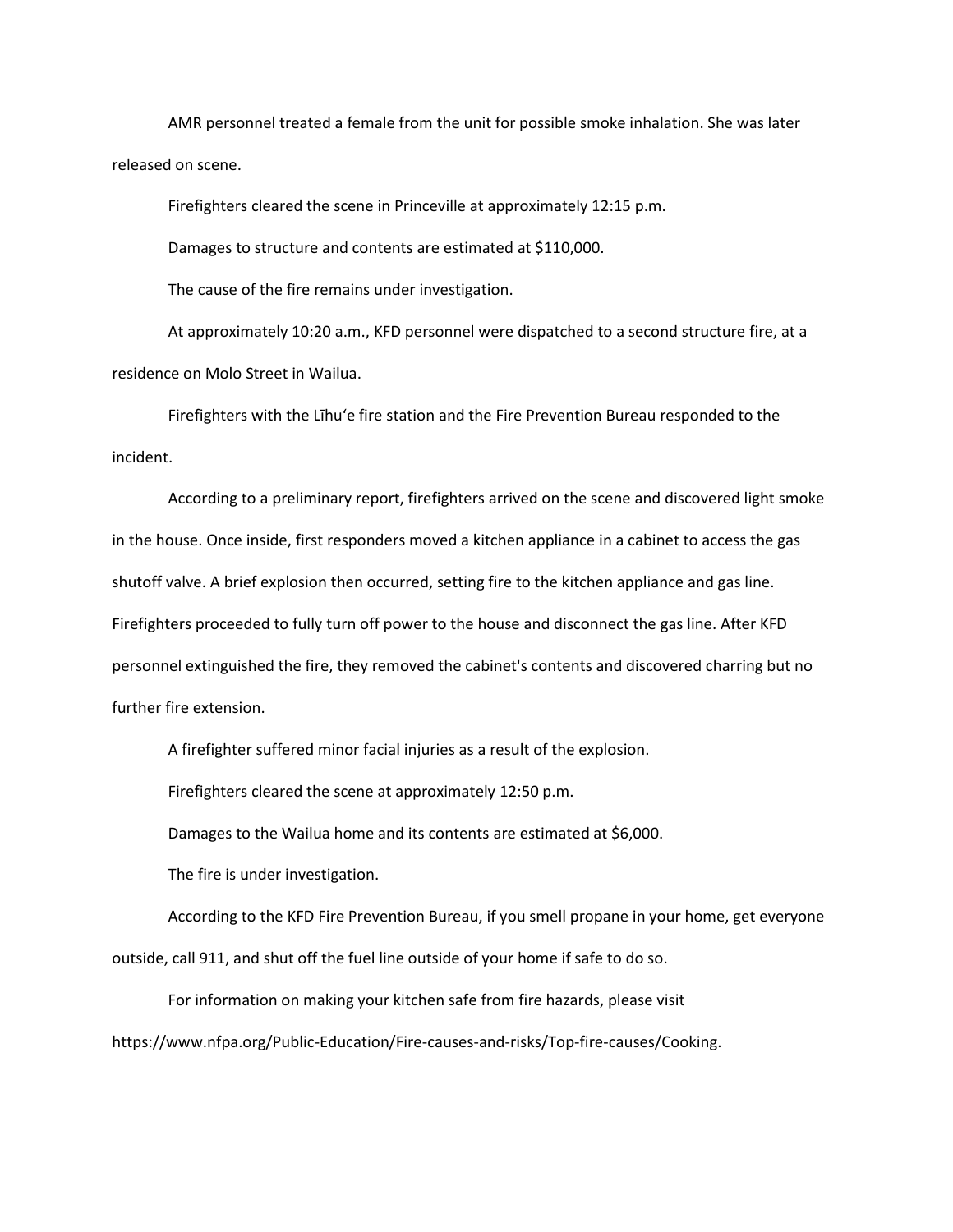

Photo caption: Damages to the structure and contents of a fire in Princeville on Monday are estimated at \$110,000.



Photo caption: According to a preliminary report, upon arrival at approximately 9:50 a.m., fire personnel discovered light smoke originating from a condo complex in Princeville on Monday.